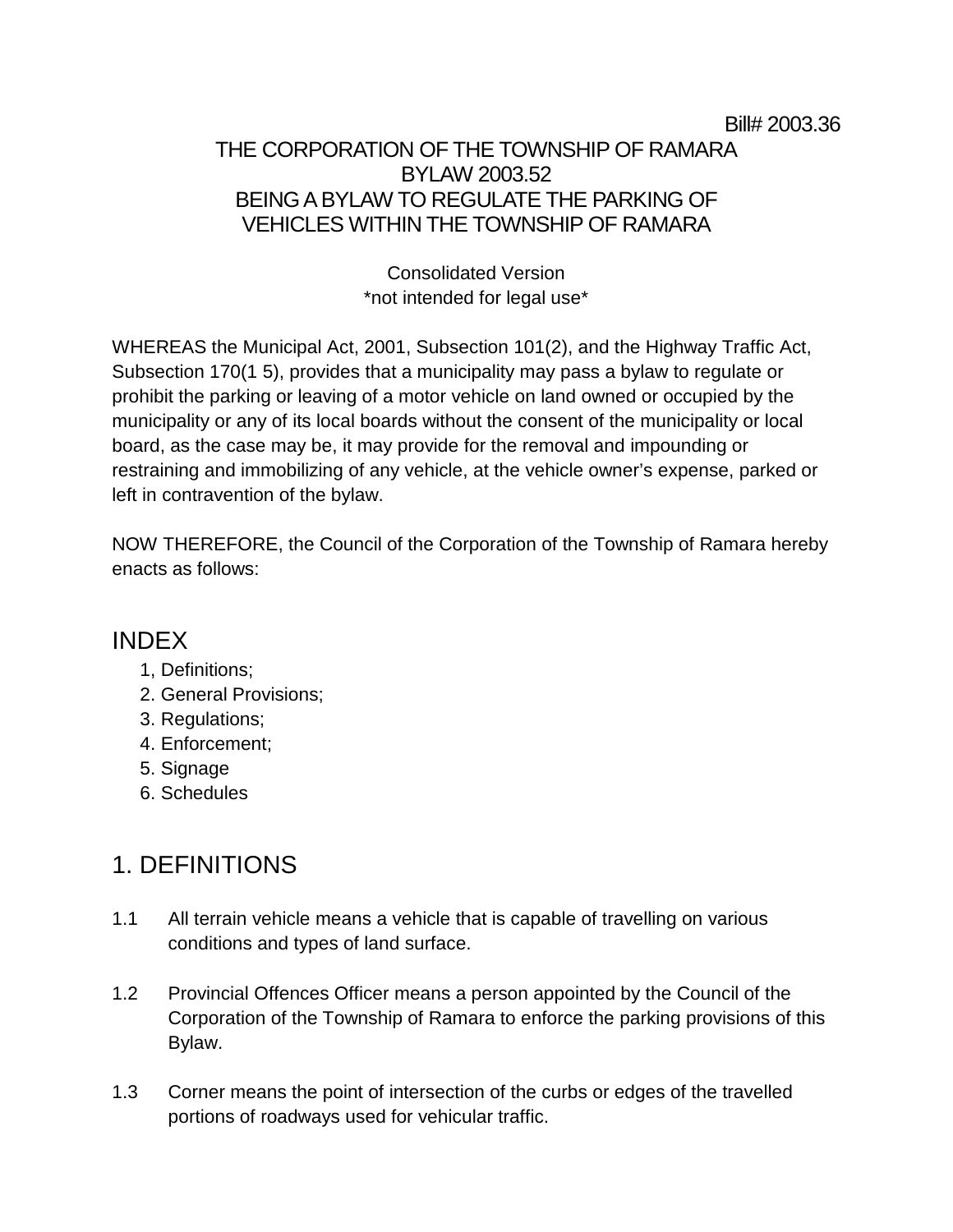- 1.4 Driver means a person who drives or is in care or control of a vehicle.
- 1.5 Emergency Vehicle means
	- a) a fire department vehicle as defined in the Highway Traffic Act while proceeding to a fire or responding to, but not while returning from, a fire alarm or other emergency call;
	- b) a motor vehicle while used by a person in the lawful performance of his/her duties as a police officer;
	- c) an ambulance while responding to an emergency call or being used to transport a patient or injured person in an emergency situation,
	- d) a cardiac arrest emergency vehicle by or under the authority of a hospital; or
	- e) a motor vehicle operated by or under the control of the Township while carrying out road, sewer and water maintenance and repairs or bylaw enforcement duties.
- 1 .6 Highway includes a common and public highway, street, avenue, parkway, driveway, square, place, bridge, viaduct or trestle, any part of which is intended for or used by the general public for the passage of motor vehicles and includes the area between the lateral property lines thereof;
- 1 .7 Intersection means the area embraced within the prolongation or connection of the lateral curb lines or, if none, then of the lateral boundary lines of two or more travelled roadways that join one another at an angle, whether or not one crosses the other.
- 1 .8 Motor Vehicle includes an automobile, motorcycle, bus, motor assisted bicycle and any other vehicle propelled or driven otherwise than by muscular power including a motorized snow vehicle, all terrain vehicle, traction engine, farm tractor or road building machine.
- 1 .9 Motorized Snow Vehicles means a self-propelled vehicles designed to be driven on snow or ice or both.
- 1 .10 Owner of Vehicle means the person to whom a vehicle is registered under the Highway Traffic Act.
- 1.11 Park or Parking when prohibited means the standing of a vehicle, whether occupied or not, except when standing temporarily for the purpose of and while actually engaged in loading or unloading goods, wares, merchandise or passengers.
- 1.12 Police Officer means a member of the police force of the Ontario Provincial Police.
- 1.13 Roadway means that portion of a highway improved, designed or ordinarily used for vehicular traffic.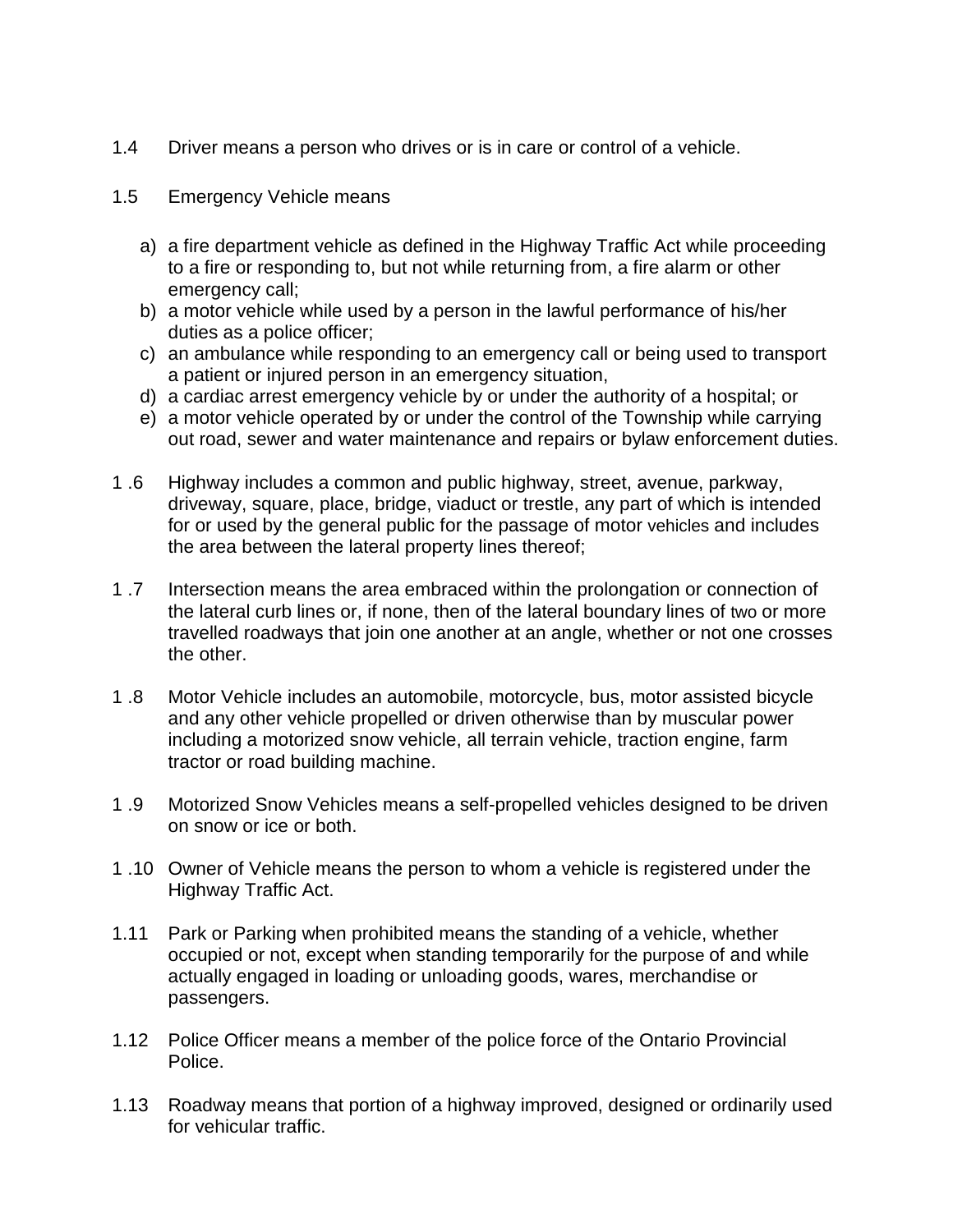- 1.14 Sidewalk means that portion of a highway at the side of or adjacent to a roadway normally used for pedestrian traffic only.
- 1.15 Township means the Corporation of the Township of Ramara.
- 1.16 Traffic includes pedestrians, ridden or herded animals, vehicles and other conveyance either singly or together while using any highway for the purposes of travel.
- 1.17 Traffic control device means any sign or roadway, curb or sidewalk marking or other device erected or placed under the authority of the Council for the purpose of guiding or directing traffic.
- 1.18 Trailer means a vehicle that at any time drawn upon a highway by a motor vehicle and not part of that motor vehicle. Without limiting the generality of the foregoing, and for the purpose of this bylaw, a trailer includes recreational tent and house trailers, boat trailers, recreational vehicle trailers, flat bed trailers and any similar wheeled vehicle.
- 1.19 Traffic Control Signal means any device manually, electrically or mechanically operated for the regulation or control of traffic.
- 1.20 Overnight shall mean from 12:00 a.m. to 7:00 a.m. (2016.56)
- 1.21 Prohibited Months shall mean from November  $15<sup>th</sup>$  in any given year through April 15<sup>th</sup> in the following year.  $(2016.56)$
- 1.22 Commercial Motor Vehicle means a motor vehicle having permanently attached there to a truck or delivery body, buses, tractors used for hauling purposes on the highways and heavy trucks. (2020.67)
- 1.23 Heavy Truck means a commercial motor vehicle for carriage of goods having a weight when unloaded, of 2.72 tonnes or more or, when loaded, of 4.54 tonnes or more, but does not include a passenger vehicle, ambulance or any vehicle of a police, fire department or the Township; (2020.67)
- 1.24 Recreational Vehicle means a motor vehicle or trailer, that is designed and used as a mobile home for either sleeping, eating, office space or a combination thereof. (2020.67)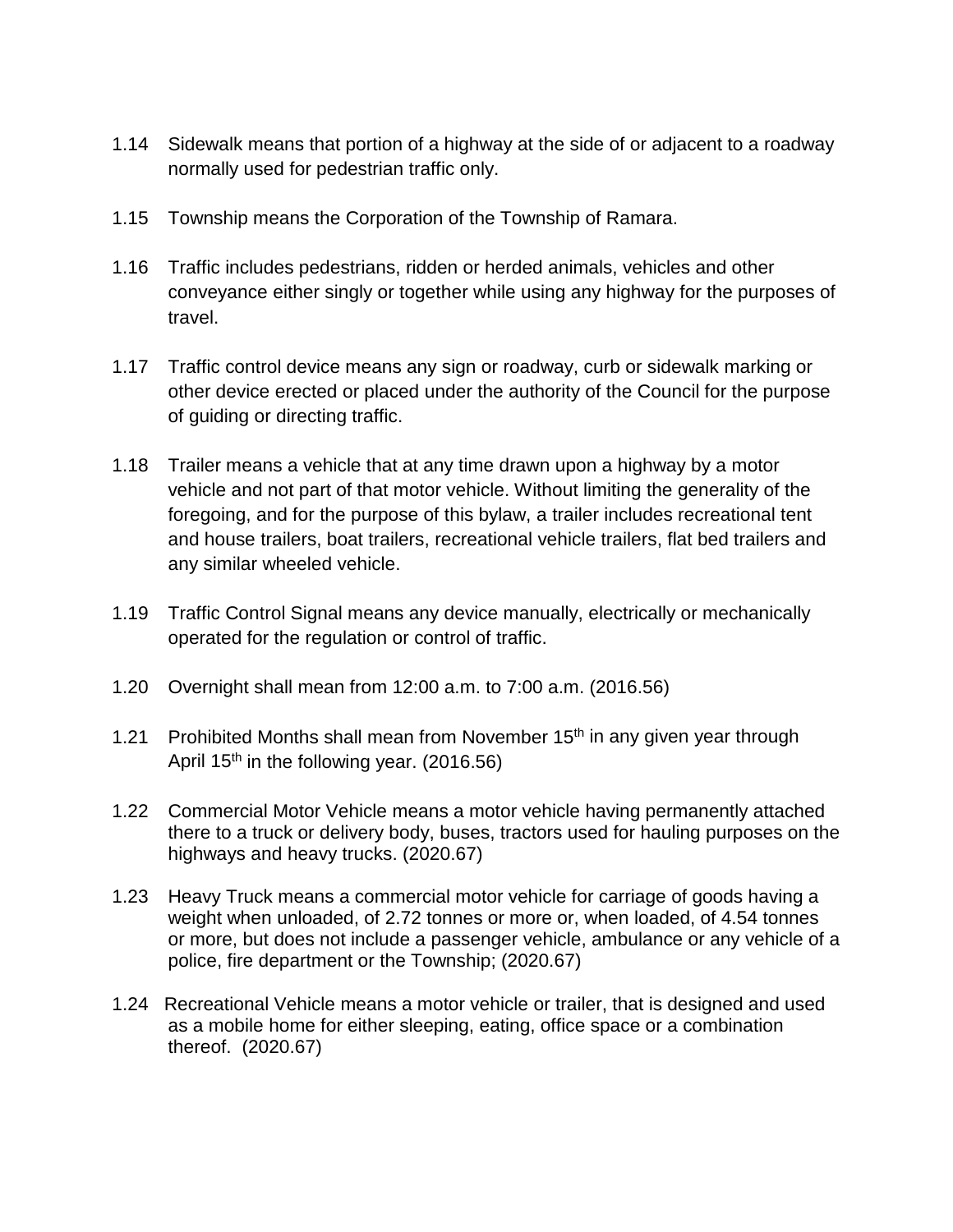# 2. GENERAL PROVISIONS

- 2.1 Where ever in this Bylaw a time of day or hour is referred to the time shall be construed in accordance with standard time or day light saving time, as may be in current official use in the Township;
- 2.2 Council by resolution may direct that any section of this Bylaw not be enforced for a period of time, to be set out by Council, for the purpose of a function deemed to be in the best interests of the Township;
- 2.3 This bylaw applies to the whole of the Township of Ramara;
- 2.4 This bylaw shall not apply to an emergency vehicle;
- 2.5 If a court of competent jurisdiction should declare any section or part of a section of this bylaw to be invalid the remainder of this bylaw shall continue to be valid and remain in force.

### 3. REGULATIONS

- 3.1 No person shall park, drive, or operate a motor vehicle or trailer on a highway except in accordance with and as authorized by this bylaw;
- 3.2 No person shall park **or stop** a motor vehicle or trailer on a highway within 6 metres of an intersection; (2019.09)
- 3.3 No person shall park **or stop** a motor vehicle or trailer on a roadway within 3 metres of a point in the edge of the roadway nearest a fire hydrant; (2019.09)
- 3.4 No person shall double park a motor vehicle or trailer on a highway or a roadway.
- 3.5 No person shall park a motor vehicle or trailer on the roadway set out in Schedule "A" of this bylaw;
- 3.6 No person shall park a motor vehicle or trailer on the roadway set out in Schedule "B" to this bylaw between the dates November 1<sup>st</sup> and April 1<sup>st</sup> during **the prohibited months;** (2019.09)
- 3.7 No person shall park a motor vehicle or trailer on a footpath or sidewalk of a highway;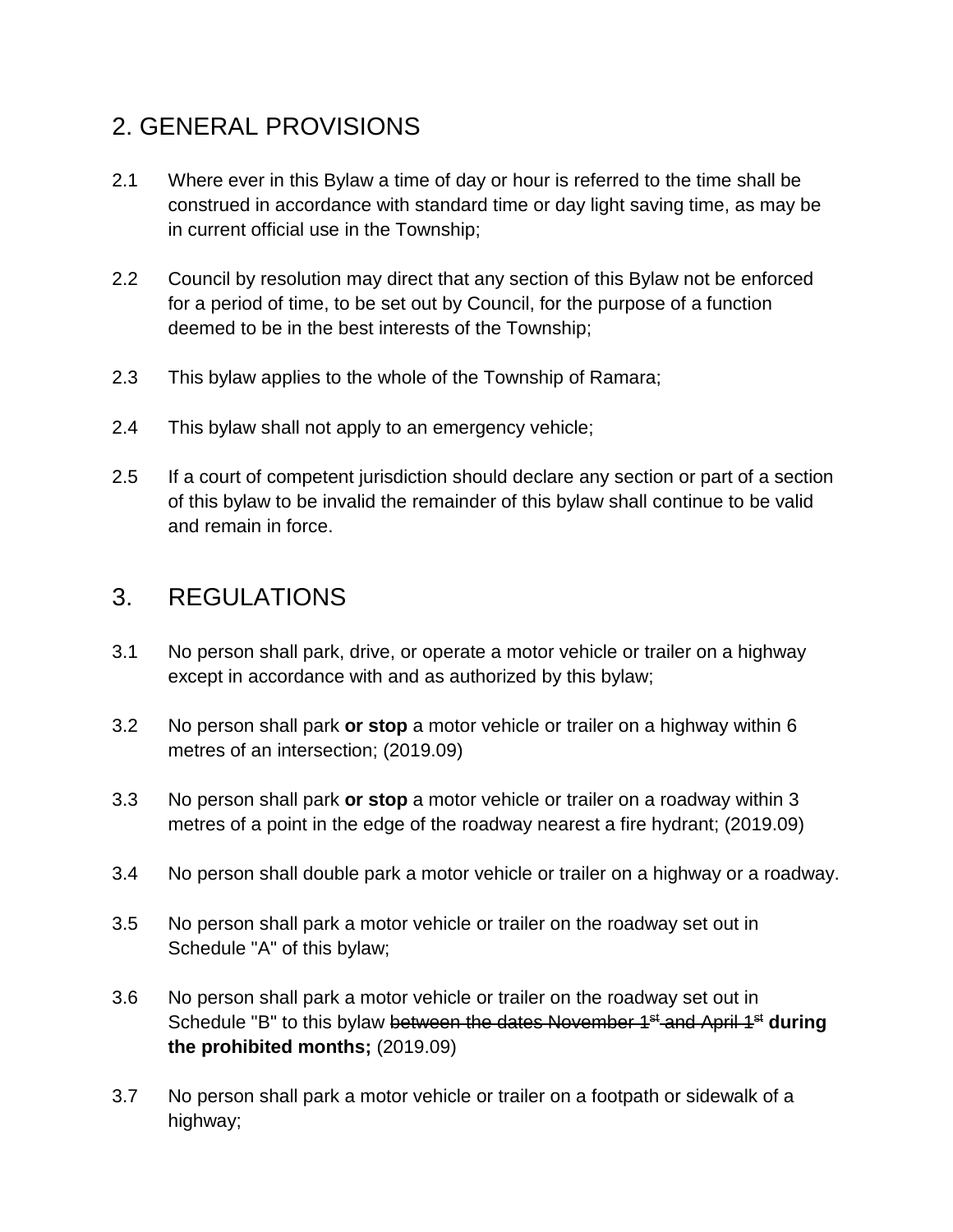- 3.8 No person shall park a motor vehicle or trailer on a bridge over or across which a highway passes;
- 3.9 No person shall park a motor vehicle or trailer in a manner as to obstruct an entranceway for motor vehicles to pass between the roadway and land contiguous to the highway;
- 3.10 No person shall drive or operate a motor vehicle or trailer on a sidewalk or footpath on a highway except for the purpose of directly crossing the sidewalk or footpath;
- 3.11 No person shall operate or drive a motor vehicle or trailer over a raised curb on a highway except at a place where a ramp has been provided by the Township or approved by the Township, the County of Simcoe or the Ministry of Transportation;
- 3.12 No person shall park a motor vehicle or trailer on any highway except as follows:
	- a) where parallel parking is permitted and there is a raised curb with the right front and right rear wheels parallel to and not more than, .15 metres from such curb;
	- b) where parallel parking is permitted and there is no raised curb, with the front right and right rear wheels parallel to and as near to the right hand limit of the roadway as practicable without parking on a sidewalk, footpath or any part of the highway where grass is grown or which is not intended for vehicle use;
	- c) where angle parking is permitted and there is a raised curb, with the front end of the motor vehicle nearest the curb not more than .15 metres set out from such curb.
	- d) where angle parking is permitted and there is no curb with the vehicle more than .15 metres away from the travelled portion of the roadway.
- 3.13 No person shall park a motor vehicle or trailer on a highway in a position or place that prevents, interferes with or is likely to prevent or interfere with the movement of motor vehicle traffic;
- 3.14 No person shall park a vehicle or trailer on any highway in excess of 48 hours.
- 3.15 No person shall park in any place or position to prevent the convenient removal of any other vehicle previously parked;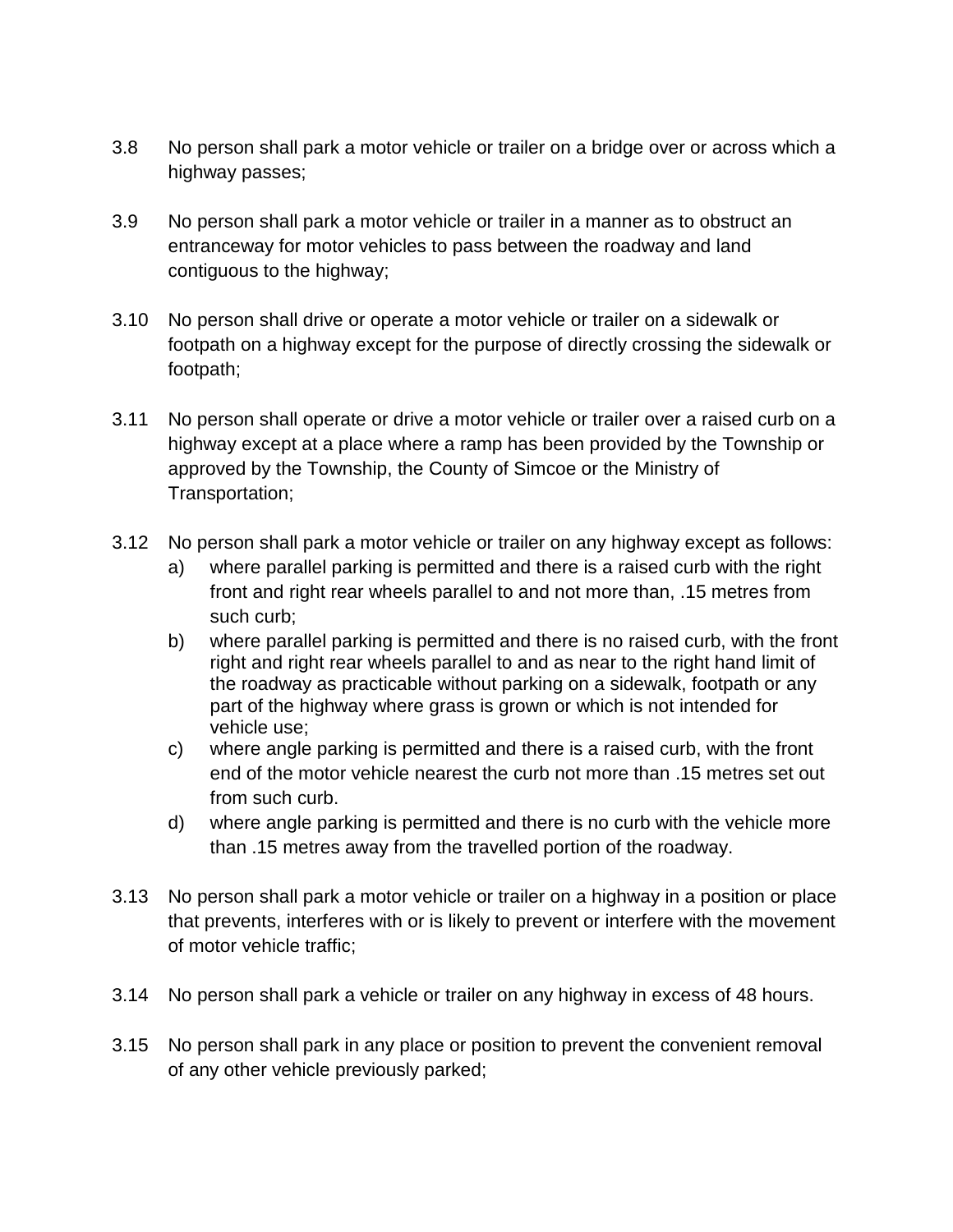- 3.16 No person shall park on property owned or occupied by the municipality or any local Board thereof without consent of the Township or Local Board as the case may be. For the purpose of this section, land owned by the municipality includes all municipal parking lots, road allowances, parks and vacant lands within the municipality whether or not such highways or road allowances have been assumed by the Township for use by the public. Where one or more signs have been posted on municipal property stating conditions on which a motor vehicle may be parked or left or prohibiting the parking or leaving of a motor vehicle on the property, a motor vehicle parked or left on the property contrary to such conditions or prohibition shall be deemed to have been parked or left without consent. (2011.49)
- 3.17 Under the provisions of the Highway Traffic Act, Section 170 (12) no person shall park or stand a vehicle on a highway in such a manner as to interfere with the movement of traffic or the clearing of snow from the roadway.
- 3.18 No person shall park in a handicapped parking space without a proper permit clearly visible. (2006.47)
- 3.19 No person shall park a vehicle on any Township road overnight during the prohibited months. (2016.56)
- 3.20 No person shall park a Commercial Motor Vehicle or heavy truck on any Township road overnight between the hours of 9:00 pm and 9:00 am the following day. (2020.67)
- 3.21 No person shall park a Recreational Vehicle on any Township road overnight between the hours of 9:00 pm and 9:00 am the following day. (2020.67)
- 3.22 No person shall park a vehicle on a road, highway or in a municipal parking lot in a neighbourhood, waterfront area or in municipal parking lot where "No Parking Except by Permit" signs are on display at the entrance to such neighbourhood, waterfront area or municipal parking lot without a valid Township of Ramara parking permit. (2021.34)

### 4. ENFORCEMENT

4.1 Where a vehicle or trailer is found parked in contravention of any of the parking provision of this bylaw, the Provincial Offences Officer who is responsible for the enforcement of the Bylaw so finding the vehicle may commence proceedings for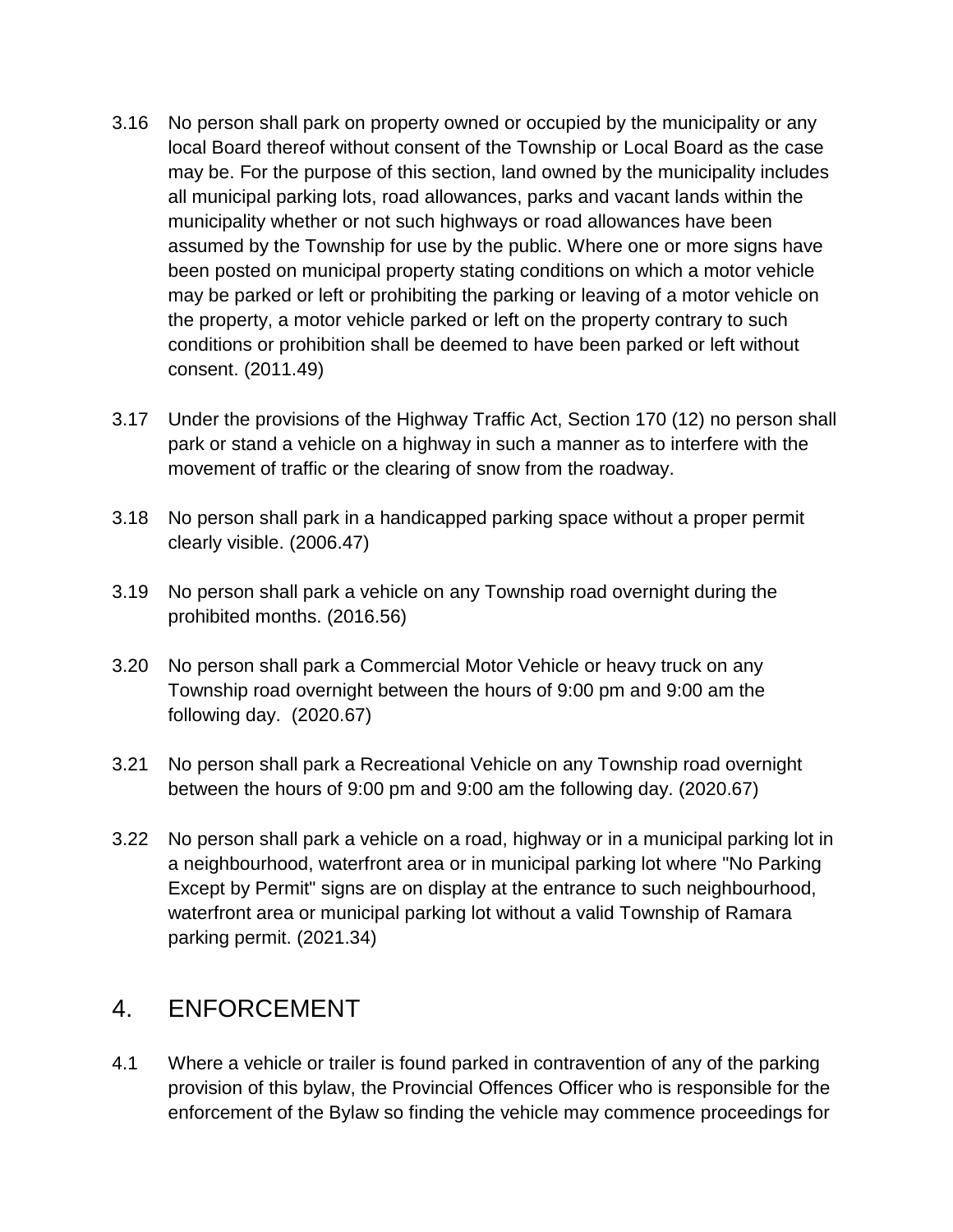parking infractions under Part 2 of the Provincial Offences Act, 1990, Chapter P. 33;

- 4.2 Every person who contravenes any provision of this bylaw is guilty of an offence and is liable to a fine as listed in Schedule "C" attached to and forming part of this bylaw.
- 4.3 Every person who contravenes the provisions of this bylaw is guilty of an offence and upon conviction is liable to a fine or penalty as provided by the Provincial Offences Act.
- 4.4 Notwithstanding the foregoing, and where applicable, a person served with an Offence Notice may report to the Township Office to make the "early payment" indicated on the said Notice. Such early payment must be received by the Township within 14 days of the date when the Notice was issued inclusive of Saturdays, Sundays and holidays.
- 4.5 Where a motor vehicle or trailer has been parked in contravention of this bylaw the owner of the motor vehicle or trailer, notwithstanding that he was not the driver of the motor vehicle at the time of the contravention of this bylaw is guilty of an offence and is liable to the fine prescribed for the offence herein unless at the time of the offence, the motor vehicle was in the possession of some person other than the owner without the owner's consent.
- 4.6 In addition to and notwithstanding Section 4.2 of this bylaw where a vehicle is found parked in contravention of the parking provisions of this bylaw a Provincial Offences Officer who is responsible for the enforcement of this Bylaw, may cause the vehicle to be moved or taken to and placed or stored In a suitable place and all costs or charges for removing, care and storage shall be a lien against the vehicle which may be enforced in the manner provided by the Repair and Storage Liens Act.
- 4.7 Where a conviction is entered under Section 4, in addition to any other remedy or penalty provided by law, the Court in which the conviction has been entered, and any Court of competent jurisdiction thereafter, may make an order prohibiting the continuation or repetition of the offence by the person convicted.
- 4.8 The Ontario Provincial Police may enforce this bylaw.
- 4.9 The Council may appoint one or more persons by bylaw as Provincial Offence Officers to enforce the provisions of this bylaw.